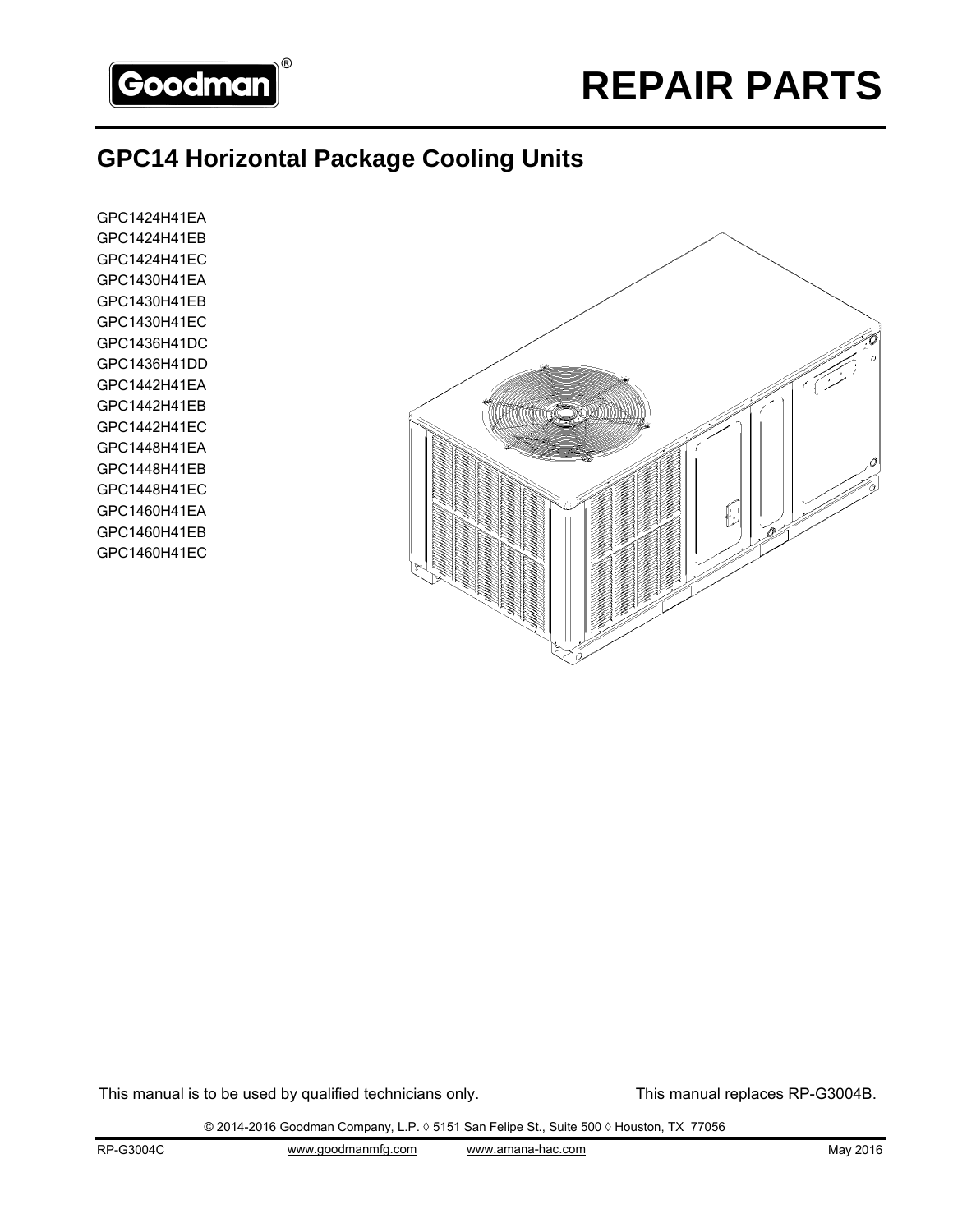#### **Index**

| <b>Functional Parts List</b> |        |
|------------------------------|--------|
| Illustration and Parts       | 4 - 13 |

*Views shown are for parts illustrations only, not servicing procedures*

#### **Text Codes:**

AR - As Required NA - Not Available NS - Not Shown 00000000 - See Note QTY - Quantity Example (QTY 3) (If Quantity not shown, Quantity = 1) M - Model Example (M1) (If M Code not shown, then part is used on all Models)

#### **Expanded Model Nomenclature:**

 Example M1 - Model#1 M2 - Model#2 M3 - Model#3

Goodman Company, L.P. is not responsible for personal injury or property damage resulting from improper service. Review all service information before beginning repairs.

Warranty service must be performed by an authorized technician, using authorized factory parts. If service is required after the warranty expires, Goodman Company, L.P. also recommends contacting an authorized technician and using authorized factory parts.

Goodman Company, L.P. reserves the right to discontinue, or change at any time, specifications or designs without notice or without incurring obligations.

For assistance within the U.S.A. contact: Consumer Affairs Department Goodman Company, L.P. 7401 Security Way Houston, Texas 77040 877-254-4729-Telephone 713-863-2382-Facsimile

International Division Goodman Company, L.P. 7401 Security Way Houston, Texas 77040 713-861-2500-Telephone 713-863-2382-Facsimile For assistance outside the U.S.A. contact: International Divisionwww.goodmanmfg.com www.amana-hac.com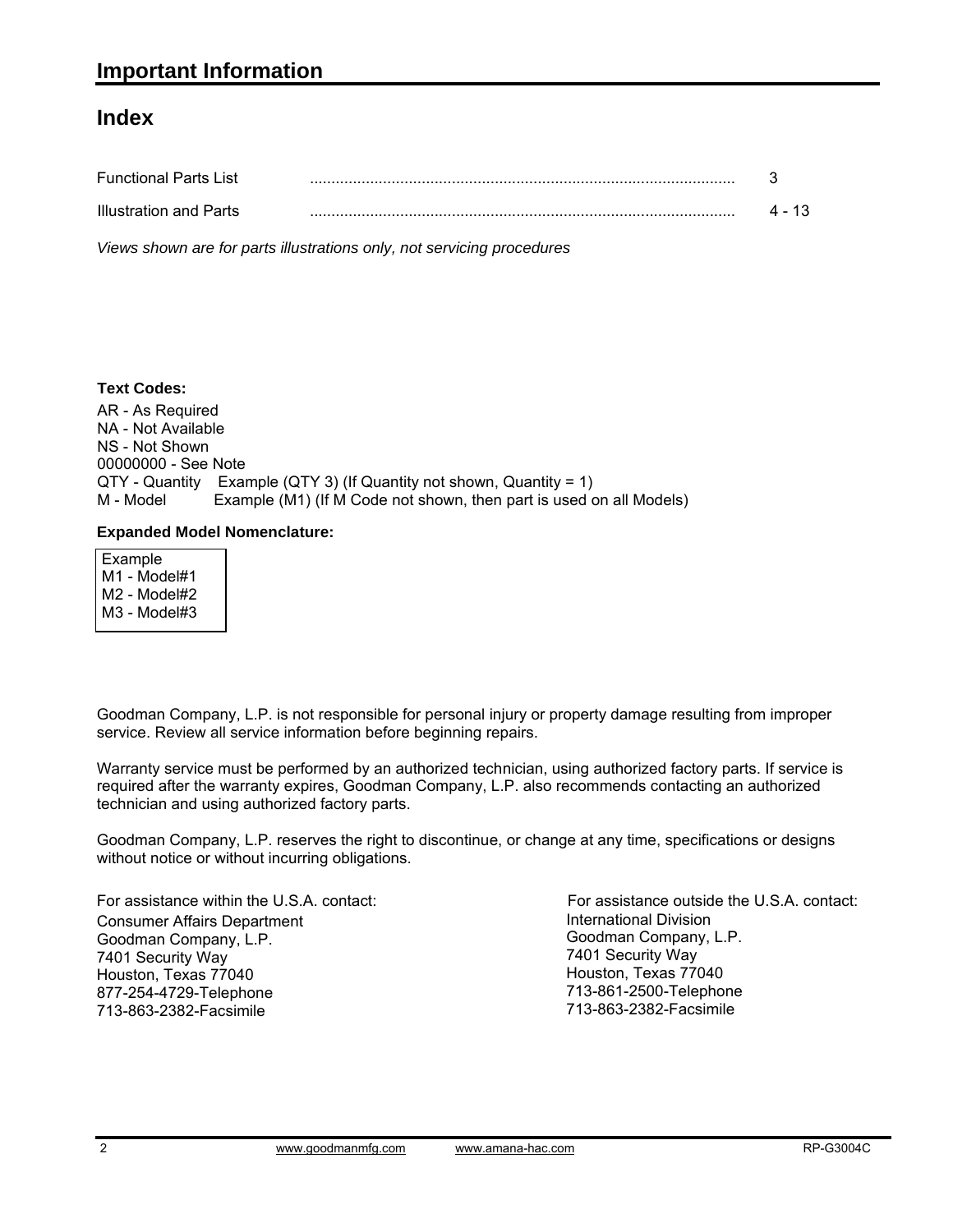#### **Functional Parts**

0131G00035 PROGRAMMED MOTOR (M12, M13, M14) 0131M00487 PROGRAMMED MOTOR (M1, M2, M3) 0131M00489 PROGRAMMED MOTOR (M4, M5, M6) 0131M00495 PROGRAMMED MOTOR (M15, M16, M17) 0131M00596 PROGRAMMED MOTOR (M7, M8) 0130M00138 TRANSFORMER 208/230, 24V

| No:            | <b>Description:</b>                                                                     |                                        |
|----------------|-----------------------------------------------------------------------------------------|----------------------------------------|
|                |                                                                                         | <b>Expanded Model Nomenclature</b>     |
| 50N492ZV-ZAKM  | 2.0TONRECHI COMPR.4 LEGS (M1, M2, M3)                                                   | M1 - GPC1424H41EA                      |
| B1368016       | BLOWER WHEEL 10 X 8 (M1, M2, M3, M4,<br>M5, M6, M7, M8, M9, M10, M11, M12, M13,<br>M14) | M2 - GPC1424H41EB                      |
| B1368054       | BLOWER WHEEL 11 X 8 (M15, M16, M17)                                                     | M3 - GPC1424H41EC                      |
| CAP050400440CT | CAPACITOR 5/40/440V/DUAL RD (M4, M5,                                                    | M4 - GPC1430H41EA                      |
| CAP050450440CT | CAPACITOR 5/45/440V/DUAL RD (M1, M2,<br>M3, M7, M8, M9, M10, M11, M12, M13, M14)        | M5 - GPC1430H41EB<br>M6 - GPC1430H41EC |
| CAP050700440CT | CAPACITOR 5/70/440V/DUAL RD (M15, M16,<br>M17)                                          | M7 - GPC1436H41DC                      |
| ZP25K5EPFV130  | COMPRESSOR 25200, 208/230/60/1 (M4, M5,                                                 | M8 - GPC1436H41DD                      |
| ZP31K5EPFV130  | M6)<br>COMPRESSOR 31100, 208/230/60/1 (M7, M8)                                          | M9 - GPC1442H41EA                      |
| ZP34K5EPFV130  | COMPRESSOR 34500, 208/230/60/1 (M9,                                                     | M10 - GPC1442H41EB                     |
|                | M <sub>10</sub> , M <sub>11</sub> )                                                     | M11 - GPC1442H41EC                     |
| ZP39K5EPFV130  | COMPRESSOR 39000, 208/230/60/1 (M12,<br>M13, M14)                                       | M12 - GPC1448H41EA                     |
| ZP51K5EPFV130  | COMPRESSOR 51000, 208/230/60/1 (M15,                                                    | M13 - GPC1448H41EB                     |
| 0131M00061     | M <sub>16</sub> , M <sub>17</sub> )<br>COND MOTOR 1/4 HP, 1 SP, 8 PL (M7, M8)           | M14 - GPC1448H41EC                     |
| 0131M00429     | COND MOTOR 1/4 HP, 1 SP, 6 PL (M9, M10,                                                 | M15 - GPC1460H41EA                     |
|                | M11, M12, M13, M14, M15, M16, M17)                                                      | M16 - GPC1460H41EB                     |
| 0131M00009P    | COND MOTOR 1/6 HP, 1 SP, 8 PL (M1, M2,<br>M3, M4, M5, M6)                               | M17 - GPC1460H41EC                     |
| CONT1P025024V  | CONTACTOR 25 AMP, 1P, 24V (M1, M2, M3,<br>M4, M5, M6, M7, M8)                           |                                        |
| CONT1P030024V  | CONTACTOR 30 AMP, 1P, 24V (M9, M10,<br>M11, M12, M13, M14)                              |                                        |
| CONT2P040024V  | CONTACTOR 40 AMP, 2P, 24V (M15, M16,<br>M17)                                            |                                        |
| 0130M00074     | CUT-OUT SWITCH, HIGH PRESSURE (M1,<br>M2, M3, M15, M16, M17)                            |                                        |
| 0150G00005     | FAN BLADE (M1, M2, M3, M4, M5, M6)                                                      |                                        |
| 0150G00004     | FAN BLADE (M9, M10, M11, M12, M13, M14,<br>M15, M16, M17)                               |                                        |
| B1086765       | FAN BLADE TYPE 3 (M7, M8)                                                               |                                        |
| 0131G00034     | PROGRAMMED MOTOR (M9, M10, M11)                                                         |                                        |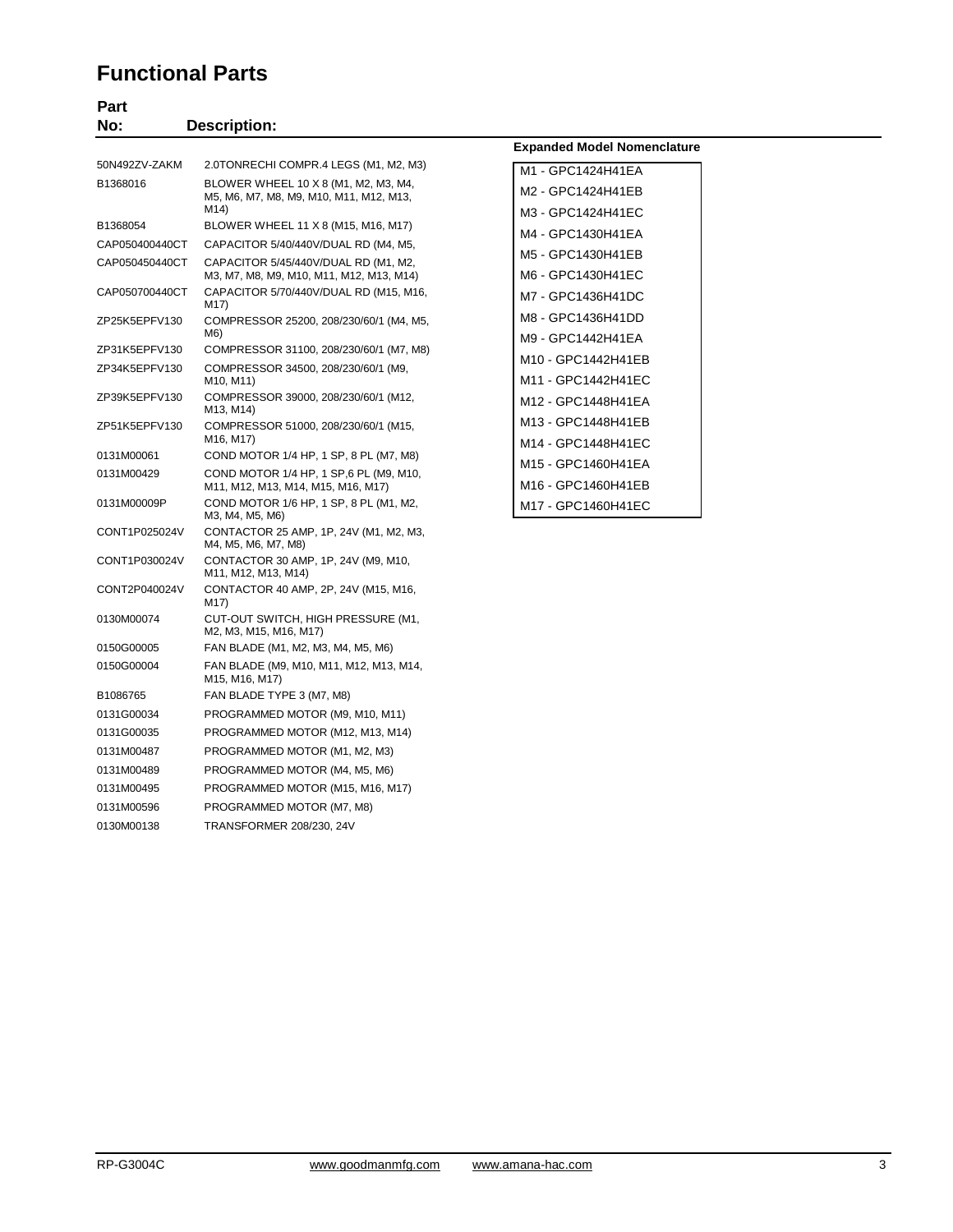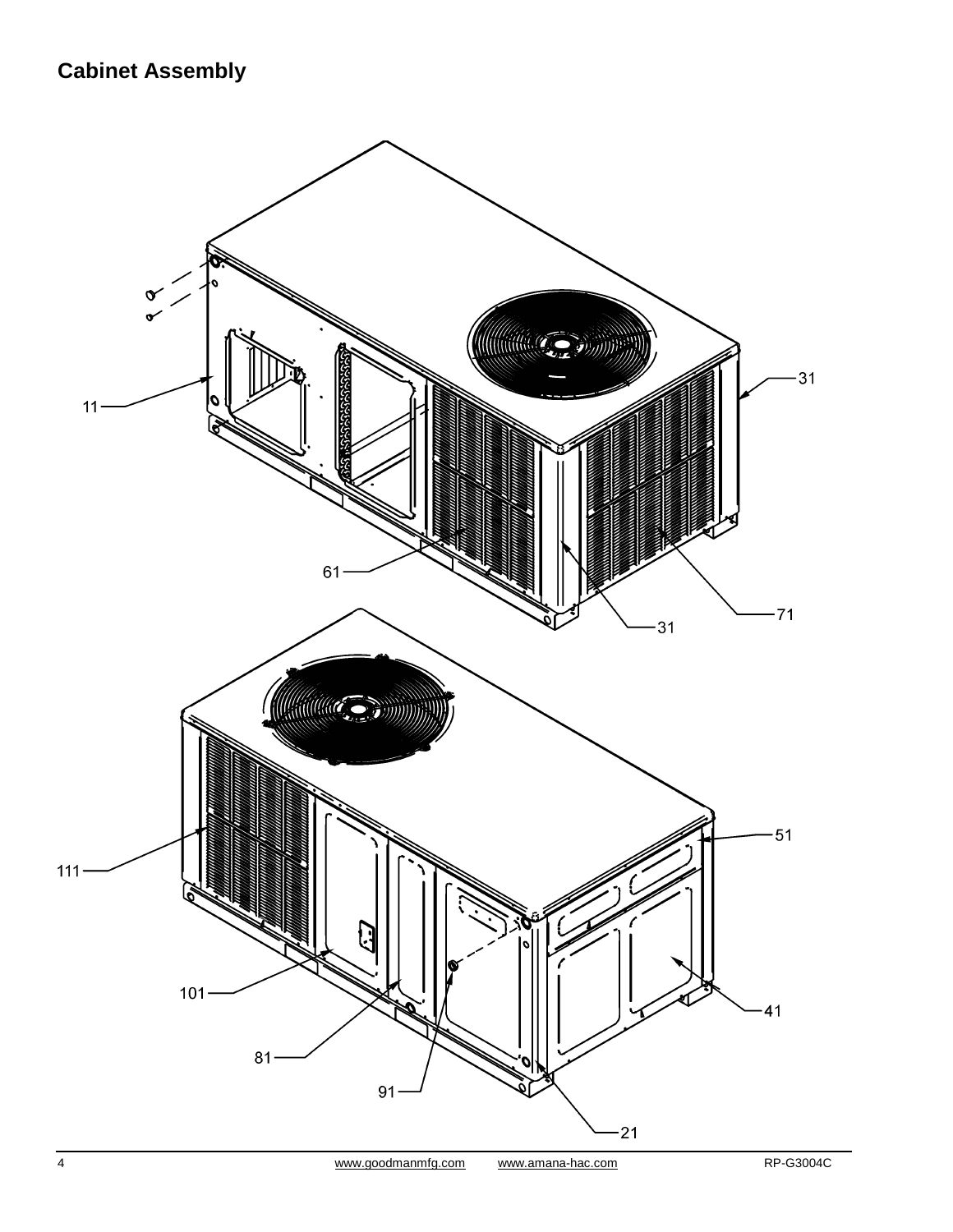# **Cabinet Assembly**

|            | <b>Ref. Part</b>             |                                                                                         | <b>Ref. Part</b>   |                                    |
|------------|------------------------------|-----------------------------------------------------------------------------------------|--------------------|------------------------------------|
|            | No: No:                      | <b>Description:</b>                                                                     | No: No:            | <b>Description:</b>                |
|            | Image 1:                     |                                                                                         |                    | <b>Expanded Model Nomenclature</b> |
| 11         | 0121G00050PDG                | DUCT PANEL 27.5" (M1, M4, M9)                                                           | M1 - GPC1424H41EA  |                                    |
| 11         | 0121G00051PDG                | DUCT PANEL 32.5" (M12, M15)                                                             | M2 - GPC1424H41EB  |                                    |
| 11         | 0121G00667PDG                | DUCT PANEL, 27.5" (M2, M3, M5, M6, M7, M8,<br>M <sub>10</sub> , M <sub>11</sub> )       | M3 - GPC1424H41EC  |                                    |
| 11         | 0121G00668PDG                | DUCT PANEL, 32.5" (M13, M14, M16, M17)                                                  | M4 - GPC1430H41EA  |                                    |
| 21         | 0121G00521DG                 | CORNER PANEL 27.5" (M1, M4, M9)                                                         | M5 - GPC1430H41EB  |                                    |
| 21         | 0121G00522DG                 | CORNER PANEL 32.5" (M12, M15)                                                           | M6 - GPC1430H41EC  |                                    |
| 21         | 0121G00664DG                 | CORNER PANEL, 27.5" (M2, M3, M5, M6, M7, M8,<br>M <sub>10</sub> , M <sub>11</sub> )     | M7 - GPC1436H41DC  |                                    |
| 21         | 0121G00665DG                 | CORNER PANEL, 32.5" (M13, M14, M16, M17)                                                | M8 - GPC1436H41DD  |                                    |
| 31         | 0121G00047PDG                | CORNER POST 27.5" (M7, M8, M9, M10, M11)                                                | M9 - GPC1442H41EA  |                                    |
| 31         | 0121G00048PDG                | CORNER POST 32.5" (M12, M13, M14, M15, M16,                                             | M10 - GPC1442H41EB |                                    |
|            |                              | M17)                                                                                    | M11 - GPC1442H41EC |                                    |
| 31<br>41   | 0121G00516DG<br>0121G00271DG | CORNER POST, 27.5" (M1, M2, M3, M4, M5, M6)<br>EXTERNAL BLOWER PANEL 27.5" (M1, M2, M3, | M12 - GPC1448H41EA |                                    |
|            |                              | M4, M5, M6, M7, M8, M9, M10, M11)                                                       | M13 - GPC1448H41EB |                                    |
| 41         | 0121G00272DG                 | EXTERNAL BLOWER PANEL 32.5" (M12, M13,                                                  | M14 - GPC1448H41EC |                                    |
|            |                              | M14, M15, M16, M17)                                                                     | M15 - GPC1460H41EA |                                    |
| 51         | 0121G00276DG                 | EXTERNAL CONTROL BOX PANEL                                                              | M16 - GPC1460H41EB |                                    |
| 61         | 0121G00069PDG                | LOUVERED PANEL 4 BANK 27.5" (M7, M8, M9,<br>M <sub>10</sub> , M <sub>11</sub> )         | M17 - GPC1460H41EC |                                    |
| 61         | 0121G00517DG                 | LOUVERED PANEL 4 BANK 27.5" (M1, M2, M3,<br>M4, M5, M6)                                 |                    |                                    |
| 61         | 0121G00070PDG                | LOUVERED PANEL 4 BANK 32.5" (M12, M13, M14,<br>M15, M16, M17)                           |                    |                                    |
| 71         | 0121G00072PDG                | LOUVERED PANEL 5 BANK 27.5" (M1, M2, M3,<br>M4, M5, M6, M7, M8, M9, M10, M11)           |                    |                                    |
| 71         | 0121G00073PDG                | LOUVERED PANEL 5 BANK 32.5" (M12, M13, M14,<br>M15, M16, M17)                           |                    |                                    |
| 81         | 0121G00065PDG                | EVAP PANEL 8.75" X 27.5" (M1, M2, M3, M4, M5,<br>M6, M7, M8, M9, M10, M11)              |                    |                                    |
| 81         | 0121G00066PDG                | EVAP PANEL 8.75" X 32.5" (M12, M13, M14, M15,<br>M16, M17)                              |                    |                                    |
| 91         | B1392012                     | GROMMET / HS 1.0 - .79                                                                  |                    |                                    |
| 101        | 0121G00711DG                 | COMPRESSOR PANEL (M3, M6)                                                               |                    |                                    |
| 101<br>101 | 0121G00712DG<br>0121G00713DG | COMPRESSOR PANEL (M14, M17)<br>COMPRESSOR PANEL (M8, M11)                               |                    |                                    |
| 101        | 0121G00062PDG                | COMPRESSOR PANEL 13.68" X 27.50" (M7, M9,<br>M10)                                       |                    |                                    |
| 101        | 0121G00060PDG                | COMPRESSOR PANEL 8.75" X 32.50" (M12, M13,<br>M15, M16)                                 |                    |                                    |
| 101        | 0121G00059PDG                | COMPRESSOR PANEL, 8.75" X 27.50" (M1, M2,<br>M4, M5)                                    |                    |                                    |
| 111        | 0121G00069PDG                | LOUVERED PANEL 4 BANK 27.5" (M7, M8, M9,<br>M <sub>10</sub> , M <sub>11</sub> )         |                    |                                    |
| 111        | 0121G00072PDG                | LOUVERED PANEL 5 BANK 27.5" (M1, M2, M3,<br>M4, M5, M6)                                 |                    |                                    |
| 111        | 0121G00073PDG                | LOUVERED PANEL 5 BANK 32.5" (M12, M13, M14,<br>M15, M16, M17)                           |                    |                                    |
| ΝS         | 0164G00005                   | GROMMET-HORSESHOE 1.675 (M3, M6, M14,<br>M17)                                           |                    |                                    |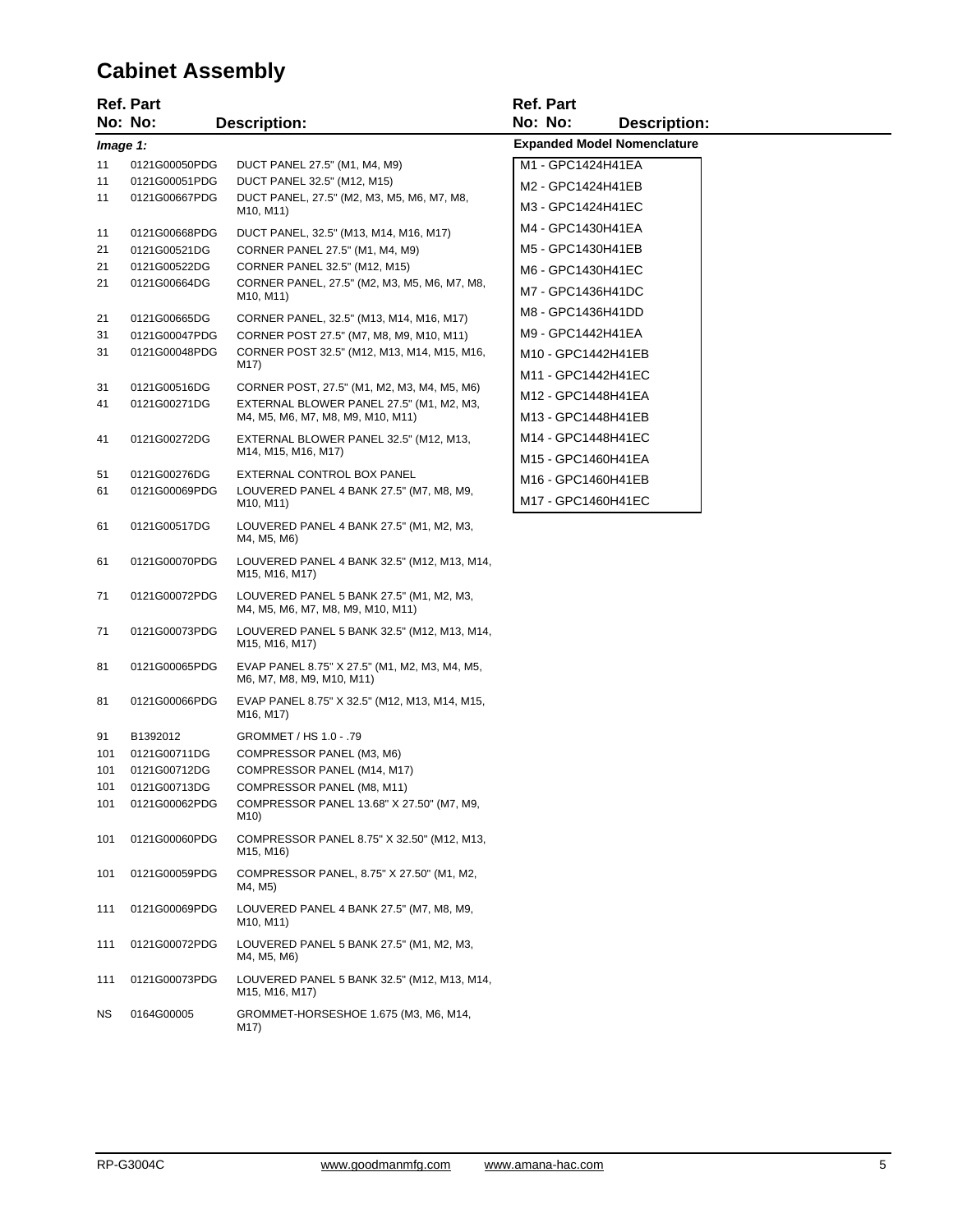# **Chassis Assembly**

Image 1



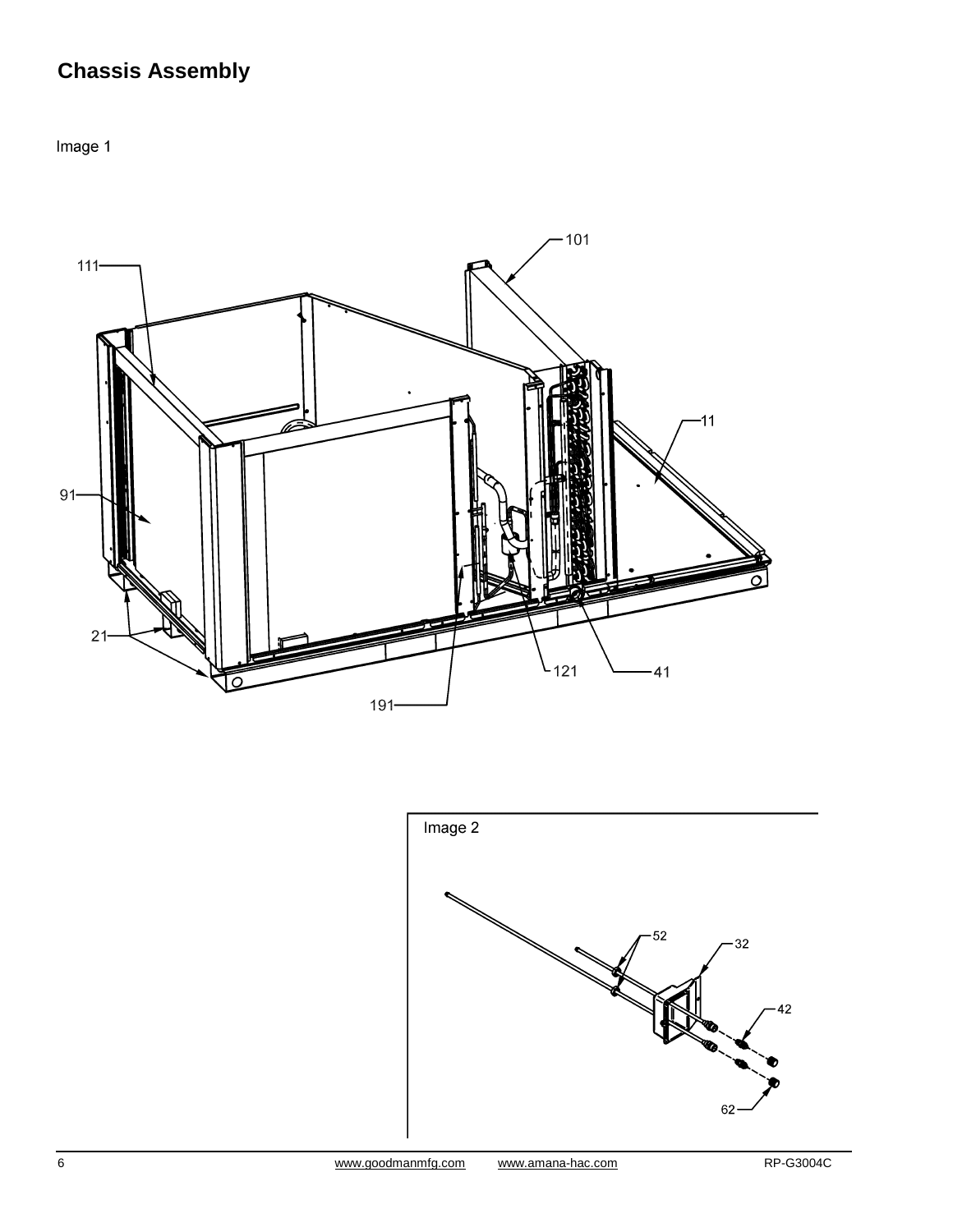# **Chassis Assembly**

|           | <b>Ref. Part</b> |                                                                                        | <b>Ref. Part</b>                   |
|-----------|------------------|----------------------------------------------------------------------------------------|------------------------------------|
|           | No: No:          | <b>Description:</b>                                                                    | No: No:<br><b>Description:</b>     |
| Image 1:  |                  |                                                                                        | <b>Expanded Model Nomenclature</b> |
| 11        | 0121G00046P      | INSULATED ASSY, BASEPAN                                                                | M1 - GPC1424H41EA                  |
| 21        | 0121G00044PRF    | <b>BASEPAN RAIL (QTY 2)</b>                                                            | M2 - GPC1424H41EB                  |
| 41        | 0161G00000P      | PAN, DRIP                                                                              |                                    |
| 91        | 0201G00188       | CONDENSER COIL ASSY (M12, M13, M14)                                                    | M3 - GPC1424H41EC                  |
| 91        | 0201G00308       | CONDENSER COIL ASSY (M1, M2, M3, M4, M5,<br>M6)                                        | M4 - GPC1430H41EA                  |
| 91        | 0201G00334       | CONDENSER COIL ASSY (M15, M16, M17)                                                    | M5 - GPC1430H41EB                  |
| 91        | 0201G00183       | TUBING ASSY, COND COIL (M7, M8, M9, M10,                                               | M6 - GPC1430H41EC                  |
|           |                  | M11)                                                                                   | M7 - GPC1436H41DC                  |
| 101       | 0202G00415       | EVAP COIL TUBING ASSY (M1)                                                             | M8 - GPC1436H41DD                  |
| 101       | 0202G00462       | EVAP COIL TUBING ASSY (M4)                                                             | M9 - GPC1442H41EA                  |
| 101       | 0202G00533       | EVAP COIL TUBING ASSY (M9)                                                             | M10 - GPC1442H41EB                 |
| 101       | 0202G00534       | EVAP COIL TUBING ASSY (M12)                                                            | M11 - GPC1442H41EC                 |
| 101       | 0202G00535       | EVAP COIL TUBING ASSY (M15)                                                            |                                    |
| 101       | 0202G00552       | EVAP COIL TUBING ASSY (M7, M8)                                                         | M12 - GPC1448H41EA                 |
| 101       | 0202G00690       | EVAP COIL TUBING ASSY (M10, M11)                                                       | M13 - GPC1448H41EB                 |
| 101       | 0202G00708       | EVAP COIL TUBING ASSY (M2, M3)                                                         | M14 - GPC1448H41EC                 |
| 101       | 0202G00710       | EVAP COIL TUBING ASSY (M5, M6)                                                         | M15 - GPC1460H41EA                 |
| 101       | 0202G00711       | EVAP COIL TUBING ASSY (M13, M14)                                                       |                                    |
| 101       | 0202G00712       | EVAP COIL TUBING ASSY (M16, M17)                                                       | M16 - GPC1460H41EB                 |
| 111       | 0121G00368       | CONDENSER COIL BLOCKOFF (M7, M8, M9, M10,<br>M11)                                      | M17 - GPC1460H41EC                 |
| 111       | 0121G00372       | CONDENSER COIL BLOCKOFF (M12, M13, M14,<br>M15, M16, M17)                              |                                    |
| 111       | 0121G00519       | CONDENSER COIL BLOCKOFF (M1, M2, M3, M4,<br>M5, M6)                                    |                                    |
| 121       | B1219212         | SINGLE-FLOW FILTER DRIER, STEEL (M1, M2,<br>M3, M4, M5, M6, M7, M8)                    |                                    |
| 121       | B1219225         | SINGLE-FLOW FILTER DRIER, STEEL (M9, M10,<br>M11, M12, M13, M14, M15, M16, M17)        |                                    |
| 191       | 0121G00045P      | POST 27.5" (M1, M2, M3, M4, M5, M6, M7, M8, M9,<br>M <sub>10</sub> , M <sub>11</sub> ) |                                    |
| 191       | 0121G00079P      | POST 32.5" (M12, M13, M14)                                                             |                                    |
| 191       | 0121G00565       | POST 32.5" (M15, M16, M17)                                                             |                                    |
| NS.       | 0130M00074       | CUT-OUT SWITCH, HIGH PRESSURE (M1, M2,<br>M3, M15, M16, M17)                           |                                    |
| <b>NS</b> | 0128G00052       | EVAP DRIP SHIELD                                                                       |                                    |
| NS        | 0162M00283       | FLOWRATOR (M4)                                                                         |                                    |
| ΝS        | 0162M00332       | FLOWRATOR (M15)                                                                        |                                    |
| ΝS        | 0162M00166       | FLOWRATOR, AL (M9, M12)                                                                |                                    |
| <b>NS</b> | 0162M00272       | FLOWRATOR, AL (M1)                                                                     |                                    |
| NS.       | 0162M00296       | FLOWRATOR, AL (M7, M8)                                                                 |                                    |
| ΝS        | 0162M00298       | FLOWRATOR, AL (M13, M14)                                                               |                                    |
| ΝS        | 0162M00320       | FLOWRATOR, AL (M10, M11)                                                               |                                    |
| ΝS        | 0162M00327       | FLOWRATOR, AL (M5, M6)                                                                 |                                    |
| ΝS        | 0162M00366       | FLOWRATOR, AL (M2, M3)                                                                 |                                    |
| NS.       | 0162M00367       | FLOWRATOR, AL (M16, M17)                                                               |                                    |
| Image 2:  |                  |                                                                                        |                                    |
| 32        | 0161G00008       | ACCESS-FITTING BOX (M1, M2, M4, M5, M7, M9,<br>M10, M12, M13, M15, M16)                |                                    |
| 42        | B1373315         | ACCESS FITTING (QTY 2)                                                                 |                                    |
| 52        | 0163G00000P      | FASTEST FITTING NUT (M1, M2, M4, M5, M7, M9,<br>M10, M12, M13, M15, M16)               |                                    |
| 62        | 0163M00175       | CAP WITH O-RING (M3, M6, M8, M11, M14, M17)                                            |                                    |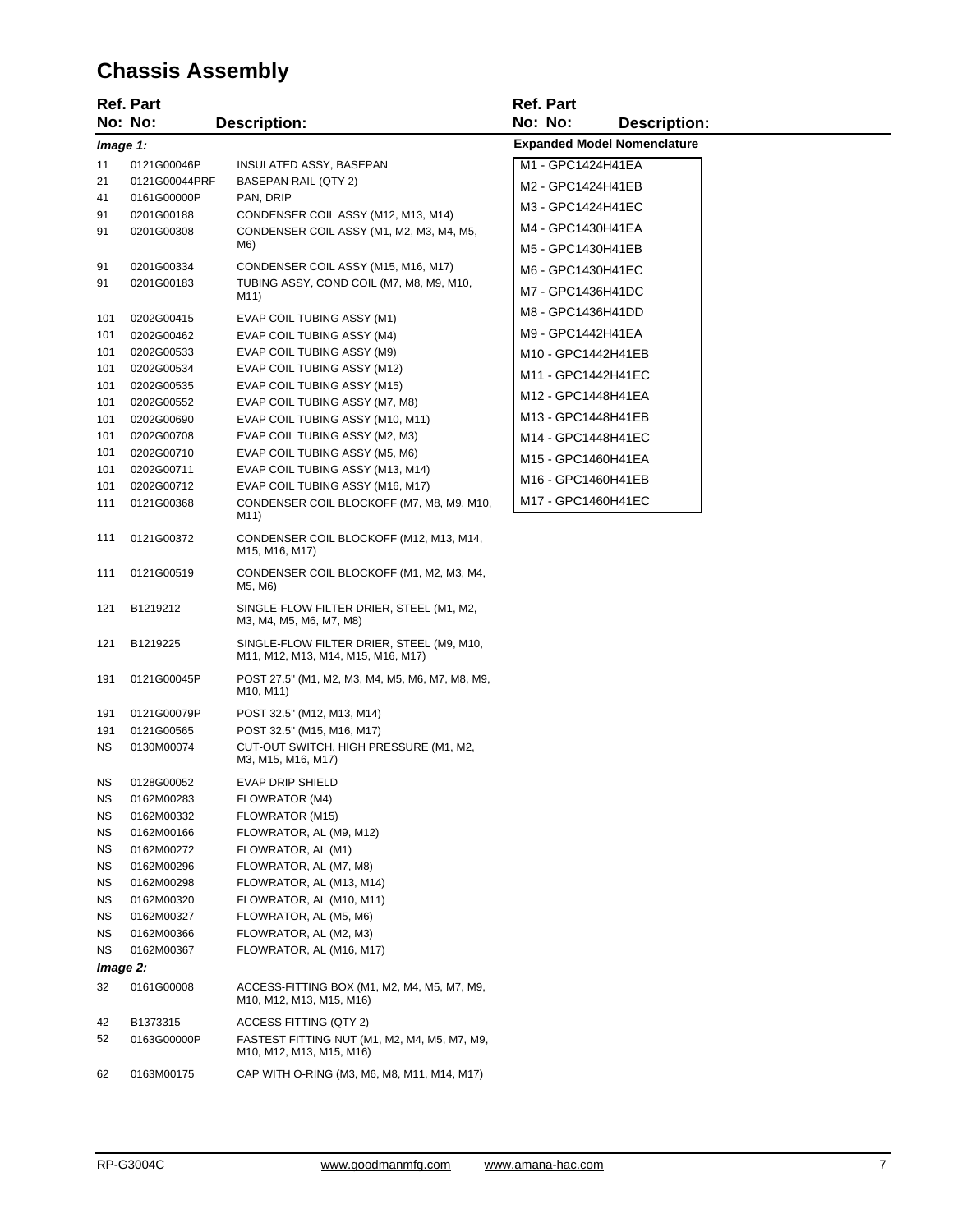# **Compressor and Top Panel Assembly**

Image 1





8 www.goodmanmfg.com www.amana-hac.com RP-G3004C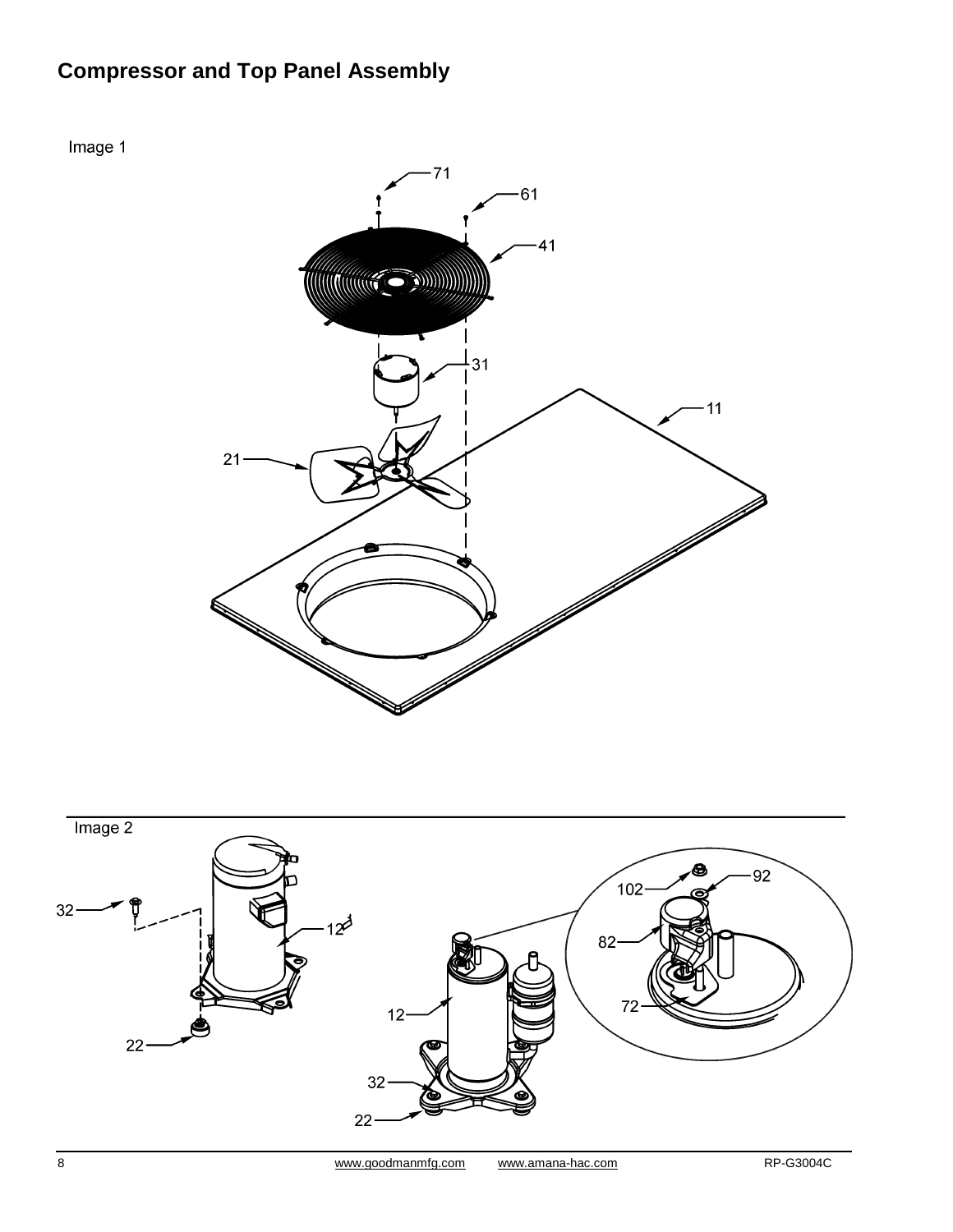# **Compressor and Top Panel Assembly**

|                       | <b>Ref. Part</b>               |                                                                                                  | <b>Ref. Part</b>                   |
|-----------------------|--------------------------------|--------------------------------------------------------------------------------------------------|------------------------------------|
|                       | No: No:                        | <b>Description:</b>                                                                              | No: No:<br><b>Description:</b>     |
|                       | Image 1:                       |                                                                                                  | <b>Expanded Model Nomenclature</b> |
| 11                    | 0121G00274DG                   | <b>TOP PANEL PAINTED</b>                                                                         | M1 - GPC1424H41EA                  |
| 21                    | 0150G00004                     | FAN BLADE (M9, M10, M11, M12, M13, M14, M15,<br>M <sub>16</sub> , M <sub>17</sub> )              | M2 - GPC1424H41EB                  |
| 21                    | 0150G00005                     | FAN BLADE (M1, M2, M3, M4, M5, M6)                                                               | M3 - GPC1424H41EC                  |
| 21                    | B1086765                       | FAN BLADE TYPE 3 (M7, M8)                                                                        | M4 - GPC1430H41EA                  |
| 31                    | 0131M00061                     | COND MOTOR 1/4 HP, 1 SP, 8 PL (M7, M8)                                                           | M5 - GPC1430H41EB                  |
| 31                    | 0131M00429                     | COND MOTOR 1/4 HP, 1 SP, 6 PL (M9, M10, M11,<br>M12, M13, M14, M15, M16, M17)                    | M6 - GPC1430H41EC                  |
| 31                    | 0131M00009P                    | COND MOTOR 1/6 HP, 1 SP, 8 PL (M1, M2, M3,                                                       | M7 - GPC1436H41DC                  |
|                       |                                | M4, M5, M6)                                                                                      | M8 - GPC1436H41DD                  |
| 41                    | 0152G00003                     | <b>FAN GRILLE</b>                                                                                | M9 - GPC1442H41EA                  |
| 61                    | M0221817                       | SMALL SCREW (QTY 6)                                                                              | M10 - GPC1442H41EB                 |
| 71                    | 0163M00006P                    | ACORN NUT 5/16 HEX BLACK (QTY 4)                                                                 | M11 - GPC1442H41EC                 |
| <b>NS</b>             | 17788000083F                   | PVC CONDUIT 8.25"                                                                                | M12 - GPC1448H41EA                 |
|                       | Image 2:                       |                                                                                                  | M13 - GPC1448H41EB                 |
| 12 <sup>2</sup>       | 50N492ZV-ZAKM                  | 2.0TONRECHI COMPR.4 LEGS (M1, M2, M3)                                                            | M14 - GPC1448H41EC                 |
| 12 <sup>2</sup><br>12 | ZP25K5EPFV130                  | COMPRESSOR 25200, 208/230/60/1 (M4, M5, M6)                                                      |                                    |
| 12 <sup>2</sup>       | ZP31K5EPFV130<br>ZP34K5EPFV130 | COMPRESSOR 31100, 208/230/60/1 (M7, M8)<br>COMPRESSOR 34500, 208/230/60/1 (M9, M10,              | M15 - GPC1460H41EA                 |
|                       |                                | M11)                                                                                             | M16 - GPC1460H41EB                 |
| 12                    | ZP39K5EPFV130                  | COMPRESSOR 39000, 208/230/60/1 (M12, M13,<br>M14)                                                | M17 - GPC1460H41EC                 |
| 12                    | ZP51K5EPFV130                  | COMPRESSOR 51000, 208/230/60/1 (M15, M16,<br>M17)                                                |                                    |
| 22                    | B1339533                       | COMPRESSOR GROMMET (M4, M5, M6, M7, M8,<br>M9, M10, M11, M12, M13, M14, M15, M16, M17)           |                                    |
| 22                    | 60140209                       | GROMMET - RECHI COMPRESSOR (M1, M2, M3)                                                          |                                    |
| 32                    | 0163M00186                     | TF SHOULDER SCREW (M1, M2, M3)                                                                   |                                    |
| 32                    | M0221641                       | TF SHOULDER SCREW (M4, M5, M6, M7, M8, M9,<br>M10, M11, M12, M13, M14, M15, M16, M17)            |                                    |
| 72                    | 60100107                       | TERMINAL COVER GASKET (M1, M2, M3)                                                               |                                    |
| 82                    | 60100317                       | TERMINAL COVER (M1, M2, M3)                                                                      |                                    |
| 92                    | 60100201                       | WASHER - RECHI COMPRESSOR (M1, M2, M3)                                                           |                                    |
| 102                   | 60100401                       | TERMINAL NUT - RECHI COMP (M1, M2, M3)                                                           |                                    |
| <b>NS</b>             | 0159G00004                     | COMPRESSOR SCROLL HARNESS (M4, M5, M6,<br>M7, M8, M9, M10, M11, M12, M13, M14, M15, M16,<br>M17) |                                    |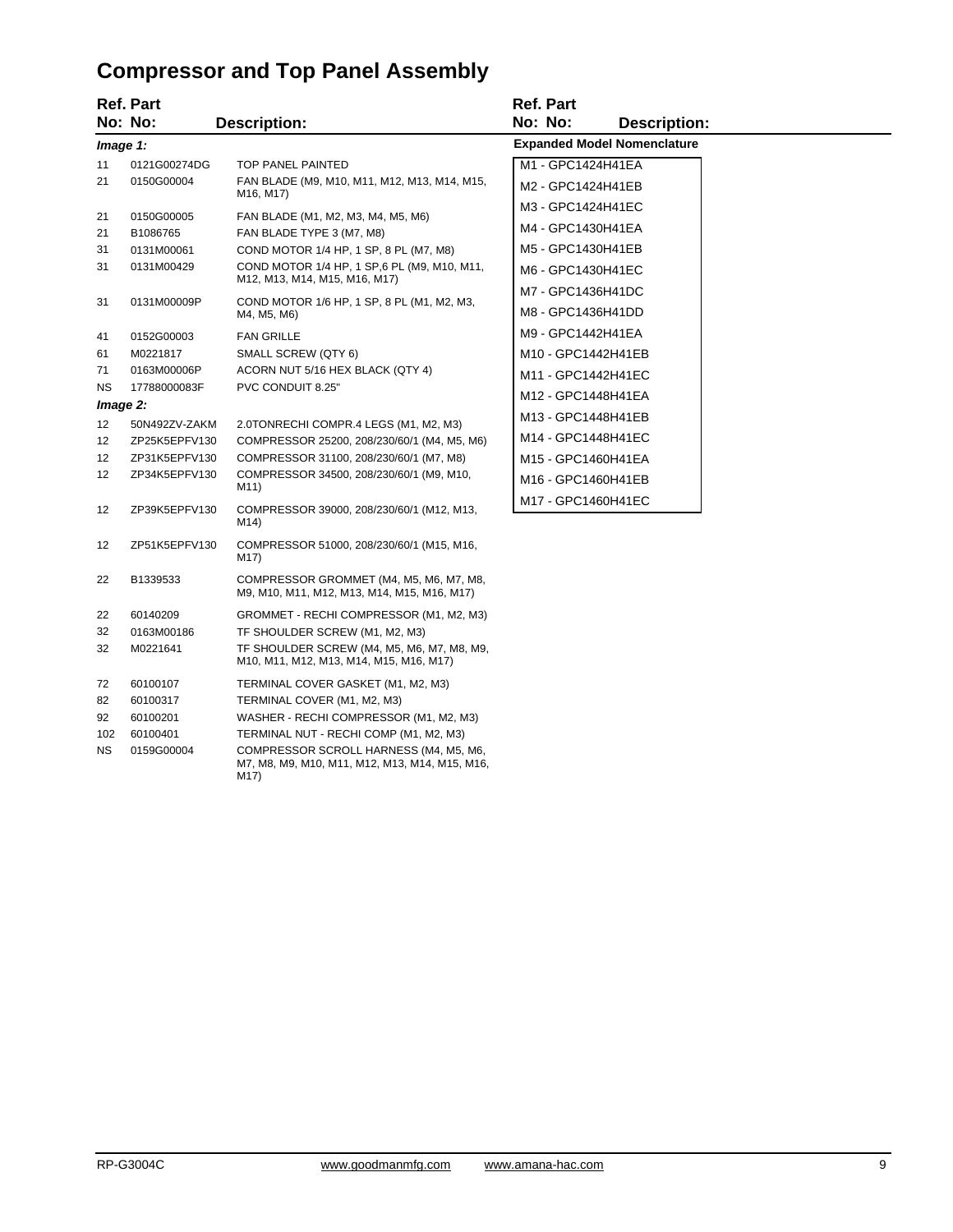# **Control Box Assembly**

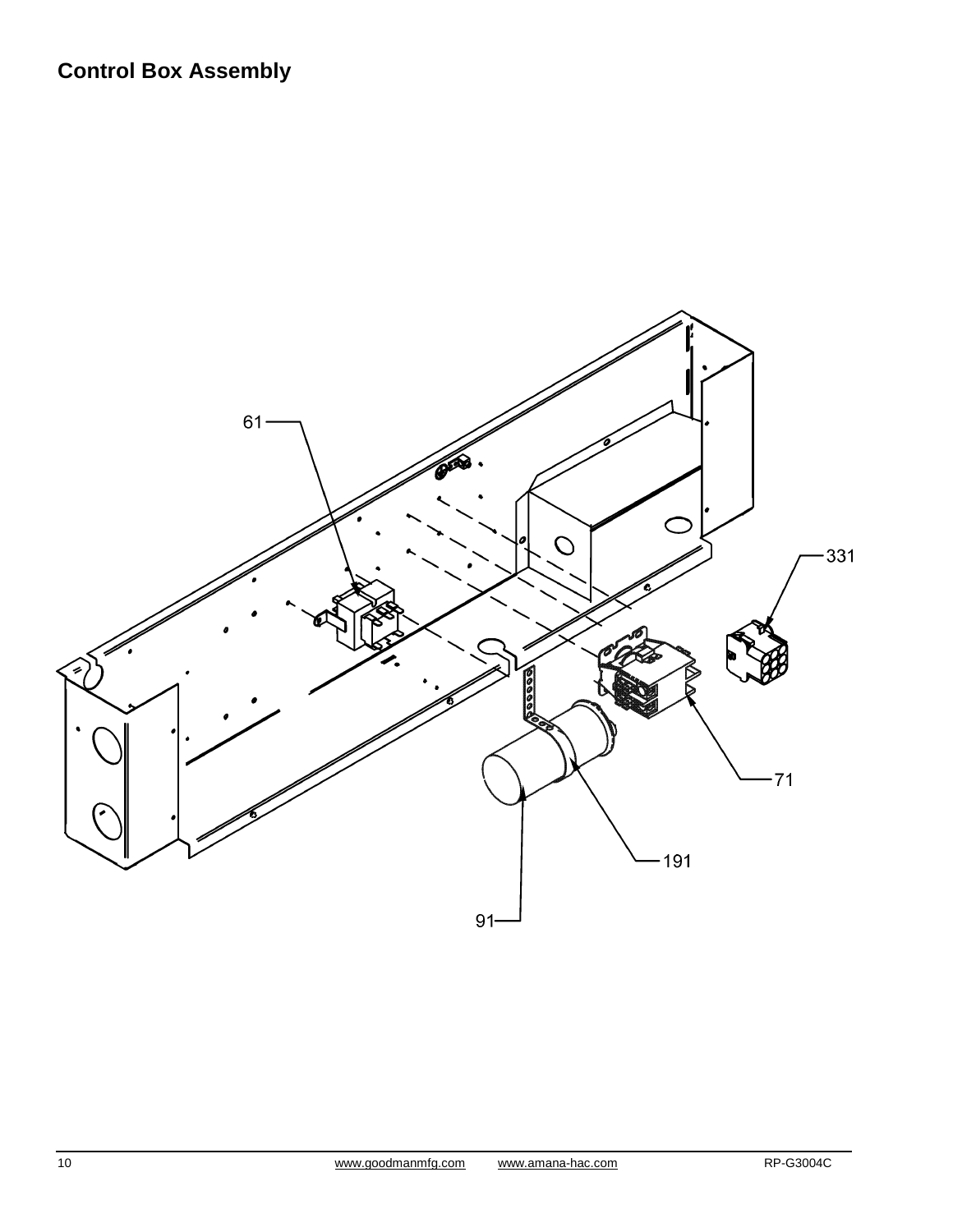# **Control Box Assembly**

|                    | <b>Ref. Part</b>                   |                                                                                  | <b>Ref. Part</b> |                     |  |  |  |
|--------------------|------------------------------------|----------------------------------------------------------------------------------|------------------|---------------------|--|--|--|
|                    | No: No:                            | <b>Description:</b>                                                              | No: No:          | <b>Description:</b> |  |  |  |
|                    | Image 1:                           |                                                                                  |                  |                     |  |  |  |
| 61                 | 0130M00138                         | TRANSFORMER 208/230, 24V                                                         |                  |                     |  |  |  |
| 71                 | CONT1P025024V                      | CONTACTOR 25 AMP, 1P, 24V (M1, M2, M3, M4,<br>M5, M6, M7, M8)                    |                  |                     |  |  |  |
| 71                 | CONT1P030024V                      | CONTACTOR 30 AMP, 1P, 24V (M9, M10, M11,<br>M12, M13, M14)                       |                  |                     |  |  |  |
| 71                 | CONT2P040024V                      | CONTACTOR 40 AMP, 2P, 24V (M15, M16, M17)                                        |                  |                     |  |  |  |
| 91                 | CAP050400440CT                     | CAPACITOR 5/40/440V/DUAL RD (M4, M5, M6)                                         |                  |                     |  |  |  |
| 91                 | CAP050450440CT                     | CAPACITOR 5/45/440V/DUAL RD (M1, M2, M3, M7,<br>M8, M9, M10, M11, M12, M13, M14) |                  |                     |  |  |  |
| 91                 | CAP050700440CT                     | CAPACITOR 5/70/440V/DUAL RD (M15, M16, M17)                                      |                  |                     |  |  |  |
| 191                | 20520901                           | <b>CAPACITOR STRAP</b>                                                           |                  |                     |  |  |  |
| 331                | 0259G00021                         | WIRE HARNESS, ELECTRIC HEAT                                                      |                  |                     |  |  |  |
|                    | <b>Expanded Model Nomenclature</b> |                                                                                  |                  |                     |  |  |  |
|                    | M1 - GPC1424H41EA                  |                                                                                  |                  |                     |  |  |  |
|                    | M2 - GPC1424H41EB                  |                                                                                  |                  |                     |  |  |  |
|                    | M3 - GPC1424H41EC                  |                                                                                  |                  |                     |  |  |  |
|                    | M4 - GPC1430H41EA                  |                                                                                  |                  |                     |  |  |  |
|                    | M5 - GPC1430H41EB                  |                                                                                  |                  |                     |  |  |  |
|                    | M6 - GPC1430H41EC                  |                                                                                  |                  |                     |  |  |  |
|                    | M7 - GPC1436H41DC                  |                                                                                  |                  |                     |  |  |  |
|                    | M8 - GPC1436H41DD                  |                                                                                  |                  |                     |  |  |  |
|                    | M9 - GPC1442H41EA                  |                                                                                  |                  |                     |  |  |  |
|                    | M10 - GPC1442H41EB                 |                                                                                  |                  |                     |  |  |  |
|                    | M11 - GPC1442H41EC                 |                                                                                  |                  |                     |  |  |  |
|                    | M12 - GPC1448H41EA                 |                                                                                  |                  |                     |  |  |  |
|                    | M13 - GPC1448H41EB                 |                                                                                  |                  |                     |  |  |  |
|                    | M14 - GPC1448H41EC                 |                                                                                  |                  |                     |  |  |  |
| M15 - GPC1460H41EA |                                    |                                                                                  |                  |                     |  |  |  |
|                    | M16 - GPC1460H41EB                 |                                                                                  |                  |                     |  |  |  |
| M17 - GPC1460H41EC |                                    |                                                                                  |                  |                     |  |  |  |
|                    |                                    |                                                                                  |                  |                     |  |  |  |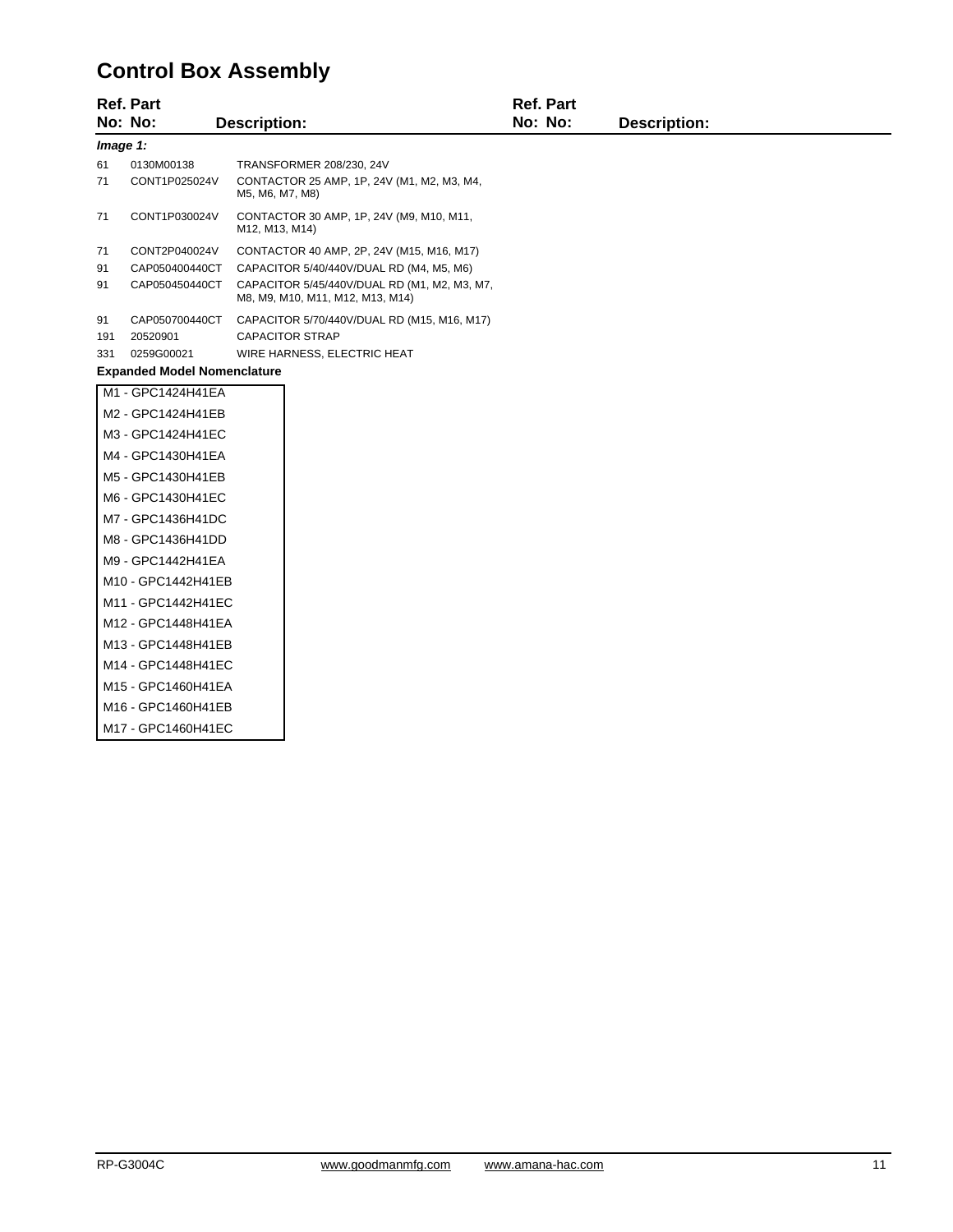# **Blower Assembly**